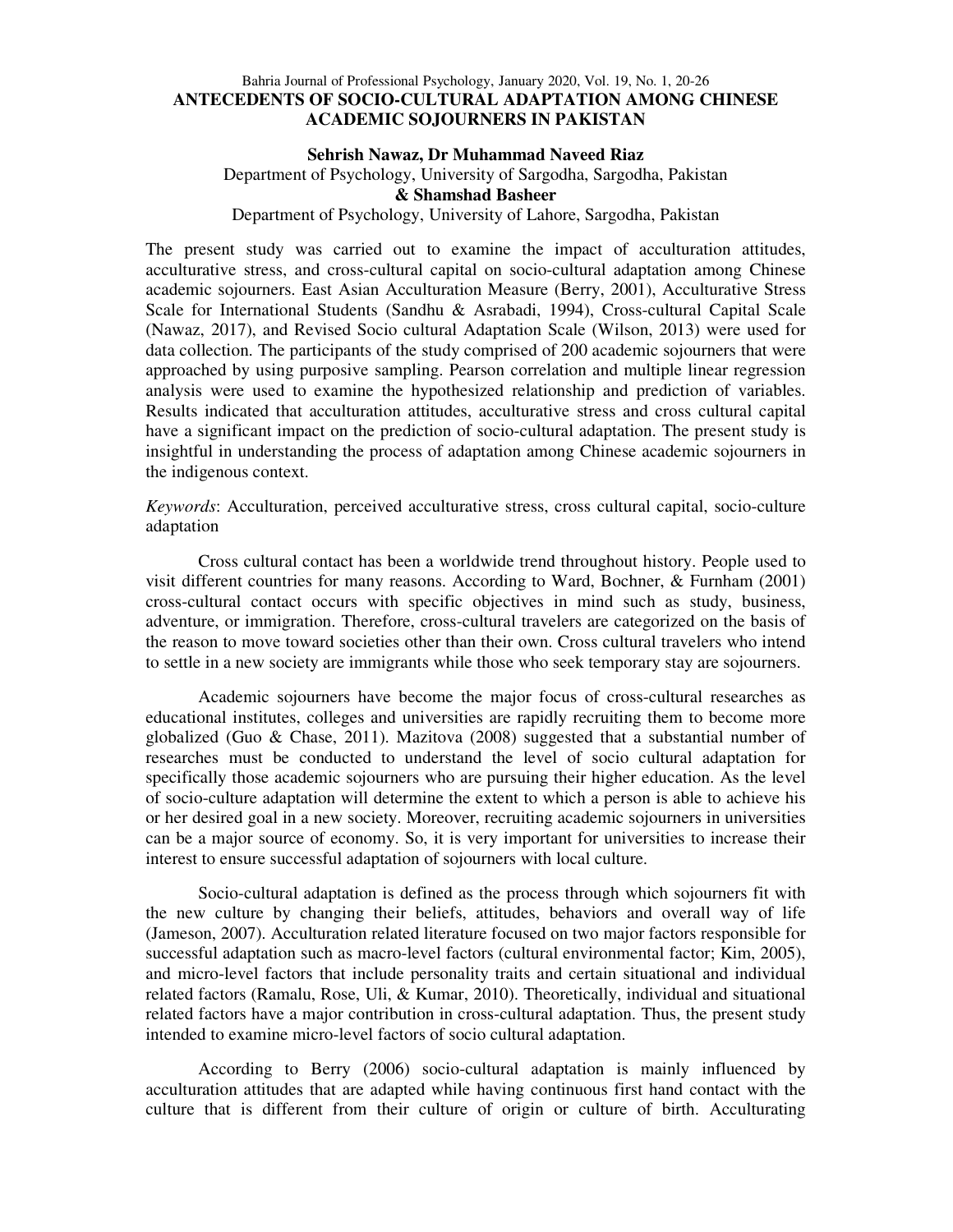#### NAWAZ, RIAZ & BASHEER

individuals select acculturation attitudes following two major issues such as maintenance of heritage culture (to what extent are cultural identity and characteristics considered important, and their maintenance strived for) and contact participation with the host society (to what extent should they become involved in other cultural groups, or remain primarily among themselves). The first issue involves two attitudes assimilation and separation that can be represented by bipolar arrows. Assimilation is marked with the wish to maintain daily interaction with host society and have no interest for the culture of birth. On the opposite end separation involves the wish to maintain the heritage culture while avoiding interaction with the host culture. The second issue includes other two attitudes integration and marginalization. The former marked with cultural integration that appears when acculturating individuals place value to hold the culture of origin and maintain active participation with host culture at same time. In contrast marginalization comes with little preference to follow heritage culture or seek participation and interaction with host society. Adaptation studies demonstrate that acculturation attitudes are linked with the level of fit between sojourners and host culture environment. The appropriate level of fit is achieved when integration and assimilation attitudes are adapted while this situation is reversed when separation and marginalization are accepted by sojourners (Berry, 1997).

Stress and coping perspectives of the acculturation process considers cultural transition as a major stress provoking change in life that limits the adaptive resources. Acculturating individuals are more vulnerable for negative affective responses such as stress. The stress that is specifically rooted in acculturation process is acculturative stress marked with reduction of physical, mental, and social well-being (Berry, 2006). Poyrazli, Kavanaugh, Baker, and Al-Timini, (2004) reported that, *"Despite the substantial body of literature that addresses adjustment processes among student sojourners, only a small portion of this literature has, in fact, addressed the issue of acculturative stress"* (*p*. 73).

According to Sandhu and Asrabadi (1998) academic sojourners may not have enough resources to deal with the cultural transition that makes them vulnerable for acculturative stress. Moreover, when sojourners start their interaction with the host society they experience novelty and unawareness with the values and the behaviors of the new culture. This may hinder the process of adaptation. Similarly, a study conducted on Taiwanese sojourners studying in America demonstrated that functional adjustment during acculturation process is reduced by acculturative stress (Ying & Han, 2006).

In addition, cultural learning perspective studied socio-cultural adaptation with relation to culture specific skills and behavior. According to this perspective, failure in cultural adaptation is experienced due to skill deficits. Thus, the appropriate intervention for functional adjustment for acculturating individuals is the learning of cultural specific knowledge and skills. If they have more preparation, acquisition and orientation of knowledge, skills, belief systems, communication and values of the host culture they are abler to adjust (Ward, Bochner, & Furnham, 2001). Berry and Sam (1997) stated that acquisition of cultural specific knowledge, communication styles and interpersonal interaction patterns are key factors to sustain difficulties and have better adaptation in host society. Thus, the present study includes cross cultural capital as one of the predictor of socio-cultural adaptation among Chinese academic sojourners. Cross-cultural capital is defined as a set of knowledge, behavior, skills and dispositional traits that facilitate cross-cultural travel, interactions and work with host culture effectively (Ang & Van Dyne, 2008).

The process of acculturation is very challenging for acculturation in individuals as they have to fit in the society that is always at their opposing end in terms of views, expectations and behaviors. This situation may create stressful feelings among immigrants (Eustace, 2007). How immigrants manage and what factors are responsible for their better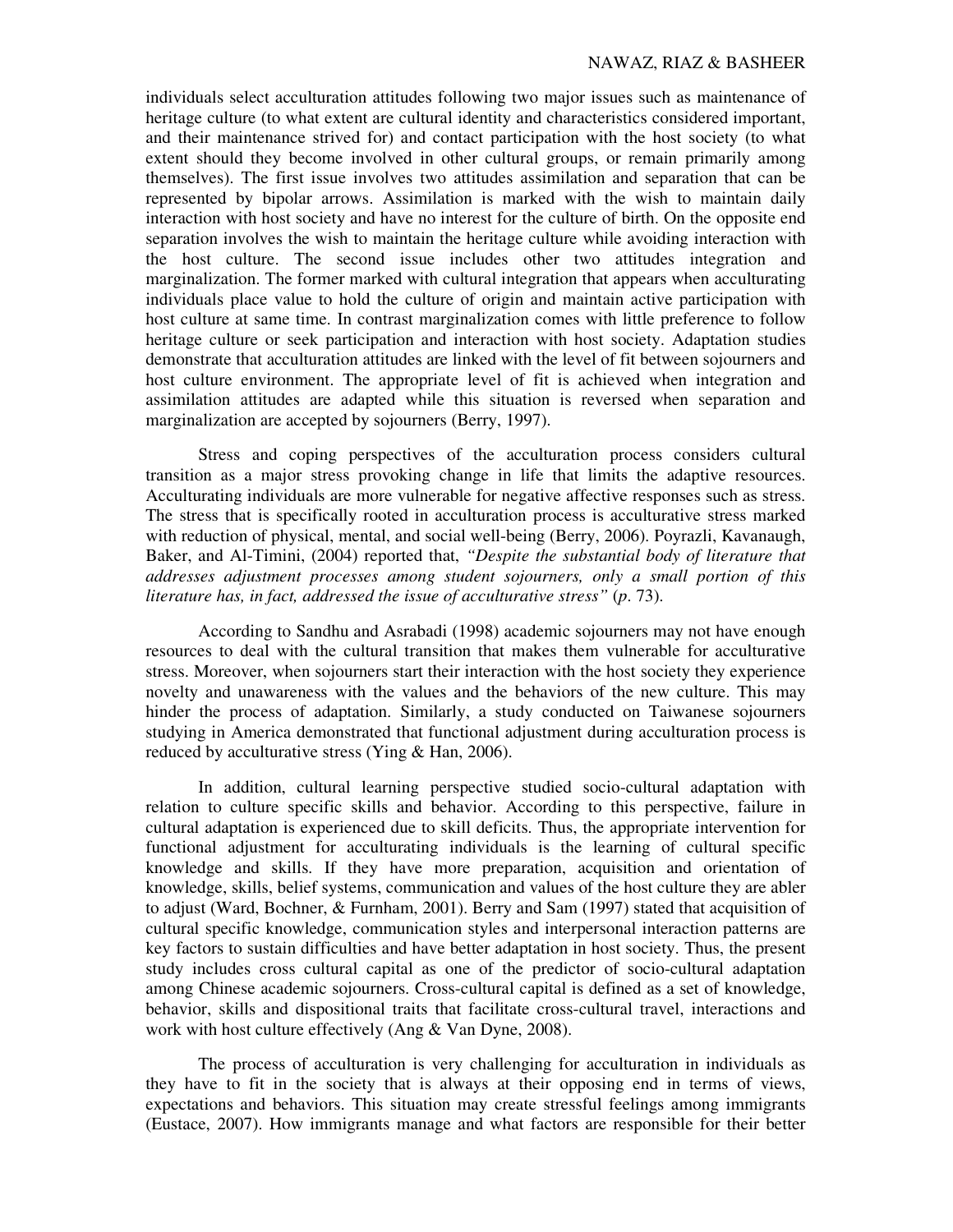# **ANTECEDENTS OF SOCIO-CULTURAL ADAPTATION**

adaptation is worthy of study. Nothing much has been studied regarding acculturation experiences of the Chinese in the context of Pakistan. The present study is an effort to better understand experiences of cross cultural transition among Chinese students in Pakistan.

The main objective of the present scientific study was to examine antecedents of socio-cultural adaptation among Chinese academic sojourners in Pakistan. This objective was achieved by testing the following hypotheses:

- Integration and assimilation attitudes will positively predict while separation and marginalization will negatively predict socio-cultural adaption among Chinese academic sojourners.
- Acculturative stress will negatively predict socio culture adaptation among Chinese academic sojourners
- Cross-cultural capital will positively predict socio culture adaptation among Chinese academic sojourners.

# **Method**

#### **Research Design**

The current study employed a quantitative correlation survey research design, in which data was collected from Chinese academic sojourners in Pakistan.

### **Participants**

The participants of the present study consisted of 200 Chinese academic sojourners. Both male and female sojourners were approached from three well known higher education institutes in Pakistan including International Islamic University, University of the Punjab, and the National University of Modern Languages. A non-probability purposive sampling technique was used for approaching the participants according to which only those sojourners could be the part of study who belong to China, who have spent minimum one year and maximum 5 years in Pakistan, who are full time university students and have been enrolled in some degree program and who have proper understanding of English language. Informed consent was obtained before administering the scales.

#### **Instruments**

Four self reported measures were administered to participants of the study. *East Asian Acculturation Measure* (Berry, 2001) comprising of 29 items including four subscales were used to measure acculturation attitude or acculturation attitudes. *Acculturative Stress Scale for International Students* (Sandhu & Asrabadi, 1994) comprised of 36 items following sixteen areas of acculturation related stress was used to measure acculturative stress. *Crosscultural Capital Scal*e (Nawaz, 2017) based on 70 items following 10 categories of cross cultural competencies was used to measure cross cultural capital was used to measure cross cultural capital. The *Revised Socio-cultural Adaptation Scale* consisted of 21 items divided into 5 subscales were used to measure socio-cultural adaptation among Chinese academic sojourners (Wilson,2013). All scales were based on Likert type response ranging from 1(*strongly disagree*) to 5 (*strongly agree*). Moreover, the original value of alpha reliability coefficient for all scales ranged from .74 to .94.

# **Procedure**

For the current study, 200 Chinese academic sojourners were approached from International Islamic university, Islamabad, University of the Punjab, Lahore, National University of Modern Languages, Islamabad. Permission for data collection was taken from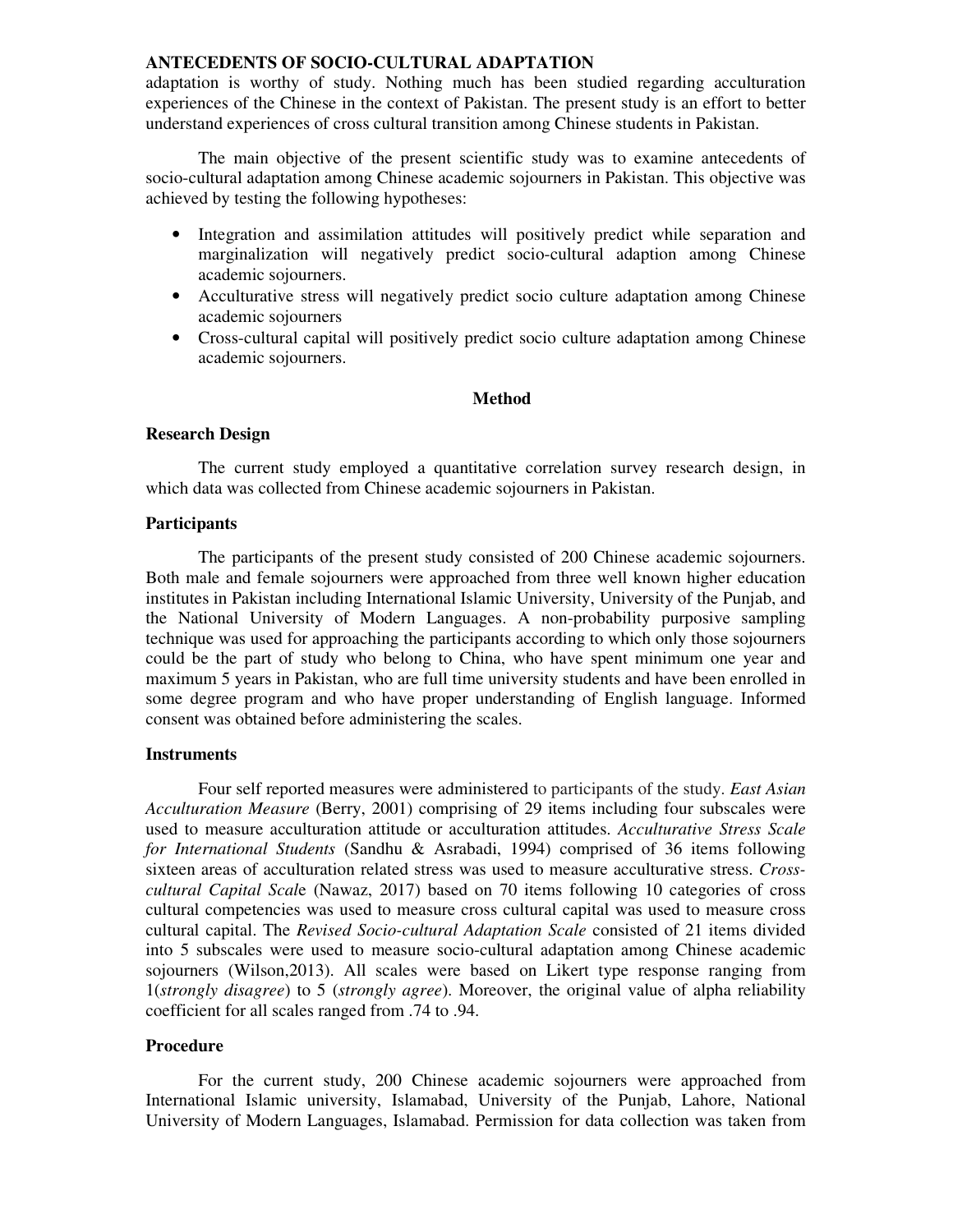the concerned authorities. Participants were briefed regarding the purpose of the study and written informed consent was obtained before administering the questionnaires. During this process all queries on the part of participants were satisfied by the researcher.

## **Results**

The data was analyzed on SPSS through Pearson Product Moment Correlation and Multiple Linear Regression Analysis was used.

### **Table 1**

*Descriptive statistics alpha reliability, Pearson product moment correlation among acculturation attitudes, acculturative stress, cross culture capital & socio-cultural adaptation (N=200)* 

|                             | Variables                   | M      | SD    | $\alpha$ | $\blacksquare$ | $\overline{2}$ | 3                        | 4        | 5        | 6         | 7        |
|-----------------------------|-----------------------------|--------|-------|----------|----------------|----------------|--------------------------|----------|----------|-----------|----------|
|                             | Integration                 | 14.38  | 4.08  | .78      | $\sim$         | $.50***$       | $-62***$                 | $-45***$ | $.61**$  | $.64***$  | $.66***$ |
| $\mathcal{D}_{\mathcal{L}}$ | Assimilation                | 23.44  | 6.77  | .71      |                |                | $-69**$                  | $-49**$  | $.65**$  | $.77***$  | $72***$  |
| 3                           | Separation                  | 20.26  | 6.03  | .76      |                |                | $\overline{\phantom{a}}$ | $.43**$  | $.89***$ | $-.80***$ | $-90***$ |
| 4                           | Marginalization             | 27.26  | 3.01  | .70      |                |                |                          | ۰        | $.42***$ | $-47***$  | $-46***$ |
|                             | <b>Acculturative Stress</b> | 107.70 | 13.68 | .92      |                |                |                          |          | ۰        | $.83***$  | .78***   |
| 6                           | Cross Cultural Capital      | 207.64 | 41.06 | .88      |                |                |                          |          |          |           | $.87**$  |
|                             | Socio-cultural Adaptation   | 59.73  | 17.31 | .91      |                |                |                          |          |          |           | ۰        |
|                             |                             |        |       |          |                |                |                          |          |          |           |          |

\*\**p*< .01, \*\*\**p*< .001.

Table 1 shows descriptive statistics, alpha reliability coefficients and Pearson product moment correlation among study variables. Values of alpha coefficients ranging from .70 to .92 showing that all study scales including East Asian Acculturation Measure, Acculturative Stress Scale for International Students, Cross Cultural Capital Scale and Revised Socio cultural Adaptation Scale are reliable. Correlational analysis indicated that all acculturation strategies have a significant correlation with each other. In acculturation attitude, integration and assimilation have a significant positive correlation with socio-cultural adaptation while separation and marginalization have a significant negative relationship with socio-cultural adaptation. In addition acculturative stress was negatively correlated with socio-cultural adaptation while cross-cultural capital was found as a positive correlate of socio-cultural adaptation.

#### **Table 2**

*Multiple Linear Regression Analysis showing the impact of acculturation strategies, acculturative stress and cross-cultural capital on socio-cultural adaptation (N=200)* 

|            |               | <b>Outcome: Happiness</b> |        |  |
|------------|---------------|---------------------------|--------|--|
|            |               | 95%CI                     |        |  |
| Predictors | Model $\beta$ | LL                        | UL     |  |
| (constant) | 56.80**       | [43.34]                   | 70.26] |  |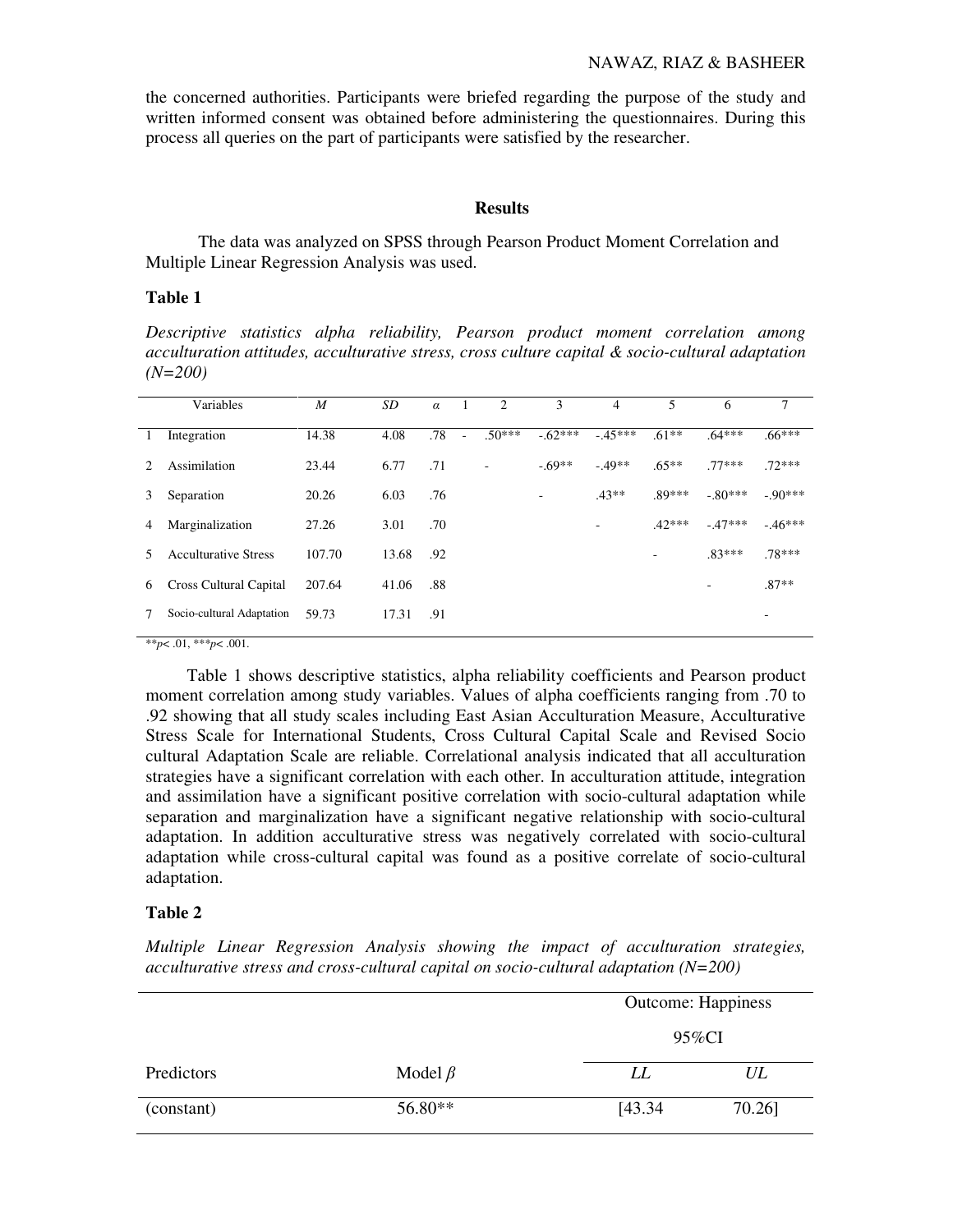| ANTECEDENTS OF SOCIO-CULTURAL ADAPTATION |           |          |                      |         |  |  |
|------------------------------------------|-----------|----------|----------------------|---------|--|--|
| Integration                              | $.68***$  |          | $[.46]$              | .90]    |  |  |
| Assimilation                             | $22**$    |          | $[.32]$              | .10]    |  |  |
| Separation                               | $-.71***$ |          | $[-.87]$             | $-.56]$ |  |  |
| Marginalization                          | $-42***$  |          | $-[.23]$             | $-.62]$ |  |  |
| <b>Acculturative Stress</b>              | $-31**$   |          | $[-.37]$             | $-.23]$ |  |  |
| Cross cultural capital                   | $.14**$   |          | $\left[ .11 \right]$ | .17]    |  |  |
| $R^2$                                    |           | .894     |                      |         |  |  |
| $\boldsymbol{F}$                         |           | 553.81** |                      |         |  |  |

 $*$ *\*p*<.01, \* \*\**p*<.001.

Table 2 shows the results of multiple linear regression analysis with acculturation attitudes, acculturative stress and cross cultural capital as predictors of socio-cultural adaptation. The value of  $R^2$  was .89 which indicated that predictor variables explained 89% variance in outcome variables with  $F (6, 193) = 553.81$ ,  $p < .001$ . Findings revealed that acculturation attitudes including integration and assimilation positively predict ( $\beta$  = .16, *p* <.001; .18, *p*<.001) while separation and marginalization negatively predict socio cultural adaptation ( $\beta = -23, -11, p < 001$ ). In the same line acculturative stress negatively while cross cultural capital positively predicted socio cultural adaptation ( $\beta$  = -.32, ; 40, *p* <.001).

#### **Discussion**

The present study intended to examine acculturation attitudes, acculturative stress and cross-cultural capital as predictors of socio cultural-adaptation among Chinese academic sojourners in Pakistan. The first hypothesis postulated that acculturation attitudes including integration and assimilation will positively predict socio cultural adaptation. In addition it was also hypothesized that acculturation attitudes including separation and marginalization will negatively predict socio cultural adaptation. This hypothesis was supported in the present study. Findings are consistent with the existing evidences in context. As the integration and assimilation are found positive acculturation attitudes that lead toward better socio-cultural adaptation while marginalization and separation portray the reverse scenario (Kosic, 2002). Similarly study with Mainland students found separated and marginalized individual during cross-cultural contact encounter greater difficulty to successfully adapt the new culture (Wang, 2015).

Second hypotheses stated that acculturative stress will negatively predict sociocultural adaptation. This hypothesis was also supported in the present study. Current findings were in line with previous studies that show that the levels of socio-cultural adaptation decreased among sojourners who experienced acculturative stress (Mahmood, 2014). A number of acculturation researches tried to identify the factors that come under the umbrella of acculturative stressors such as perceived discrimination, different system of education, communication difficulty, losing close relations and financial issues. These all negatively influence the process of cross-cultural adaptation (Bentley, 2008; Kaczmareck et al., 1994; Yang & Clum, 1995). Similarly Eustace (2007) found international students experiencing higher level of acculturative stress report greater difficulties in adjusting with a new society.

The final hypothesis stated that cross-cultural capital will be positively correlated with socio-cultural adaptation. This hypothesis was also supported. People exposed to a culture different from their own have a high need for capabilities to understand the values and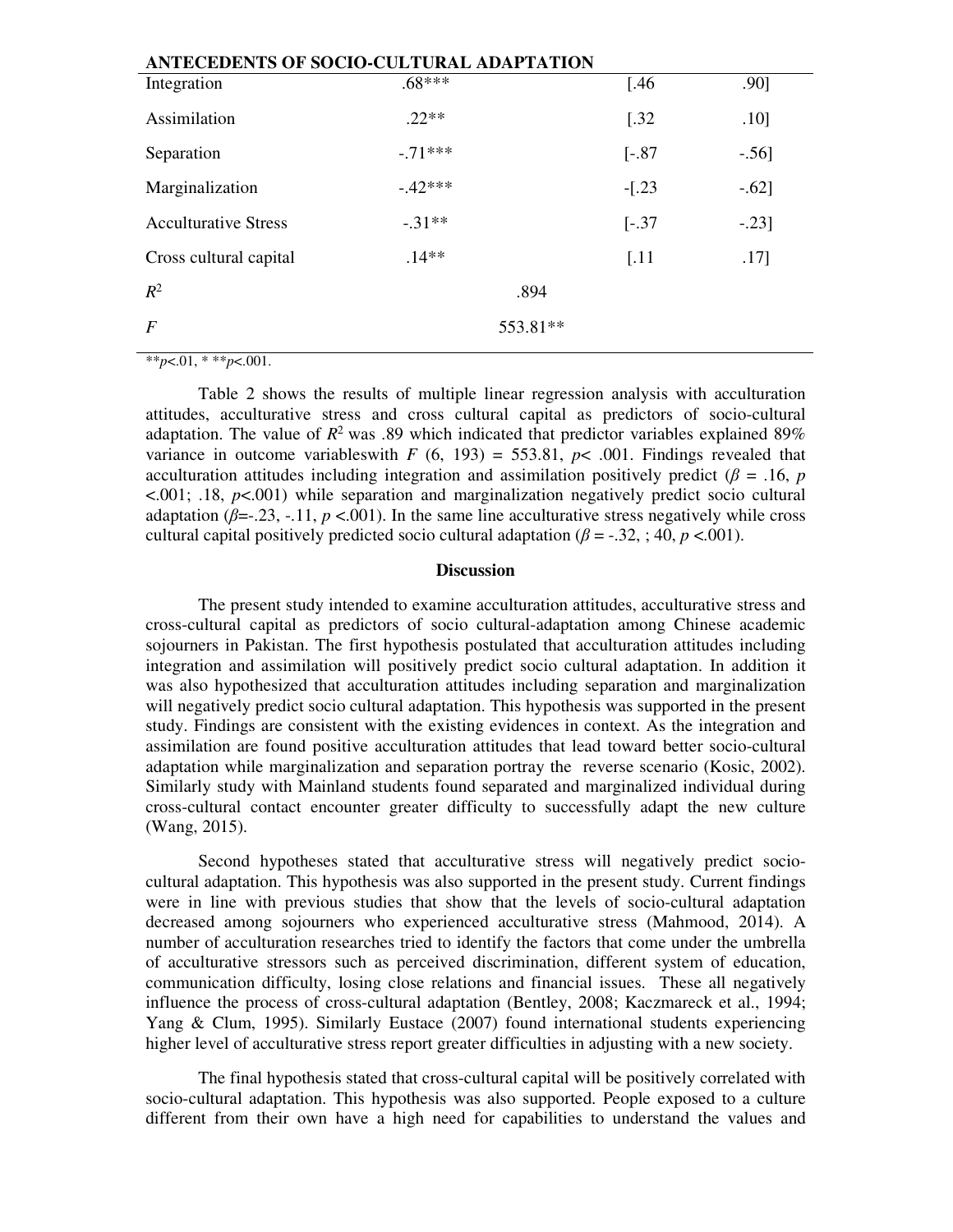behavior systems of the new culture. They must know how to maintain effective interaction with host nationals and how cross cultural conflicts can be settled effectively so that effective adjustment can be ensured (Wilson, 2013). According to Hong, Morris, Chiu and Benet-Martinez (2000) the knowledge of host culture schemas, values, norms and behavior are essential for functional adaptation.

# **Implications**

The present study made a worthy addition in the existing literature by examining the predictors of socio-cultural adaptation that are found under representative variables in crosscultural adaptation researches regardless of its importance (Mehmood, 2014). Moreover, cross-cultural transition is always fraught with a number of challenges and unexpected problems thus understanding the process of adjustment and associated factors that increase or decrease its level are very important for effective adjustment of academic sojourners in host society. In the light of these findings, host culture universities can facilitate the process of adaptation by initiating such programs and activities that promote social interaction between academic sojourners and domestic students and help sojourners to learn more about the local culture. Moreover, the present study may help sojourners to enhance their knowledge regarding the local cultural and adapt positive attitudes of acculturation to face the challenges of cross cultural transition.

#### **Limitations and future suggestions**

The major limitation of the present study was the limited sample that was based on only Chinese students. China has good diplomatic relations with Pakistan for almost 65 years thus their acculturation experience may vary more than the sojourners from the rest of the world such as SAARC countries, Afghanistan and Arab countries. This may affect the generalization potential of current findings. Future researchers are recommended to include students belonging to different cultures of origin. In addition, the study was based on a cross sectional survey research design in which internal validity is always compromised. In future researches, mixed designs should be used. Moreover, self-reported data collected through self-report scales can also be a plausible cause for socially desirable data which leaves data vulnerable for erroneous inferences. All these limitations must be addressed on priority basis while conducting research in future on similar constructs. Besides these limitations, the present study is an initiative to understand the process of adaptation in the indigenous context.

#### **References**

- Ang, S., & Van Dyne, L. (2008). *Conceptualization of cultural intelligence*. In S. Ang, & L. Van Dyne (Eds.), Handbook of cultural intelligence: Theory, measurement, and applications. Armonk: M.E. Sharpe, Inc.
- Berry, J. W. (2001). A psychology of immigration. *Journal of Social Issues, 57*, 615-631.
- Berry, J. W. (2006). Mutual attitudes among immigrants and ethnocultural groups in Canada. *International Journal of Intercultural Research, 30*, 719-734.
- Berry, J. W. (1997). Immigration, acculturation and adaptation. *An International Review, 46*, 5-68.
- Bentley, J. M. (2008). *Supporting international student adjustment.* Central Michigan University, Mt. Pleasant, MI. Retrieved from https://cmich. edu/office \_provost /Academic Affairs/FYE/Documents/Suppor ting%20International%20Student%20Adjustment.pdf